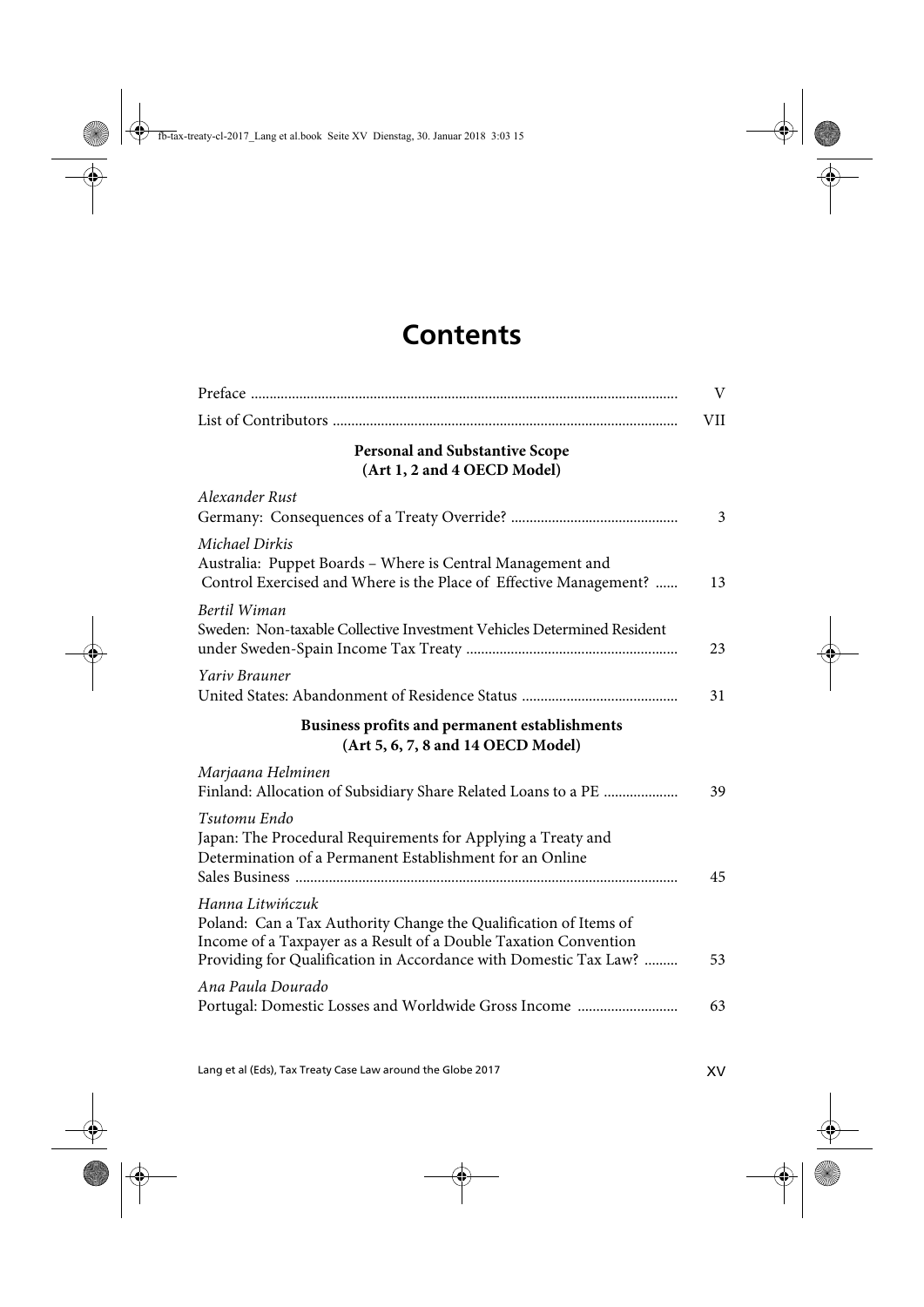| Contents |
|----------|
|----------|

| Isabelle Richelle<br>Belgium: Transparent Entities: The Case of the French SCI under the                                                                                                                           |     |
|--------------------------------------------------------------------------------------------------------------------------------------------------------------------------------------------------------------------|-----|
|                                                                                                                                                                                                                    | 69  |
| <b>Associated Enterprises</b><br>(Art 9 OECD Model)                                                                                                                                                                |     |
| D.P. Sengupta<br>India: If there is a Transaction between Associated Enterprises,<br>ALP Adjustment has to be made and the Contention that there will<br>be overall Erosion of the Indian Tax Base is not relevant | 83  |
| Yariv Brauner                                                                                                                                                                                                      | 99  |
| Yariv Brauner<br>United States: It is Permissible to Apply the ALS on a                                                                                                                                            | 107 |
| Dividend and interest<br>(Art 10 and Art 11 OECD Model)                                                                                                                                                            |     |
| Mirna Solange Screpante<br>Argentina: Treaty Abuse and Beneficial Ownership - the Molinos Case                                                                                                                     | 115 |
| Danuše Nerudová<br>Czech Republic: Application of the Abuse of Law Concept in                                                                                                                                      | 131 |
| Hanna Litwińczuk<br>Poland: Can a Leader in a Cash Pooling System be Recognized as the<br>Beneficial Owner of the Interest in the Meaning of Tax Treaty Law?                                                       | 139 |
| Adolfo Martín Jiménez<br>Spain: Dividends, Leveraged Buyouts and the Concept of Abuse /<br>Simulation in Domestic Law, EU Law and Tax Treaties                                                                     | 149 |
| Luís Eduardo Schoueri/Ricardo André Galendi Júnior<br>Brazil: Taxation of Controlled Foreign Companies in Brazil -                                                                                                 | 171 |
| Pasquale Pistone<br>Italy: The Concept of Beneficial Ownership in Tax Treaties and its General                                                                                                                     | 185 |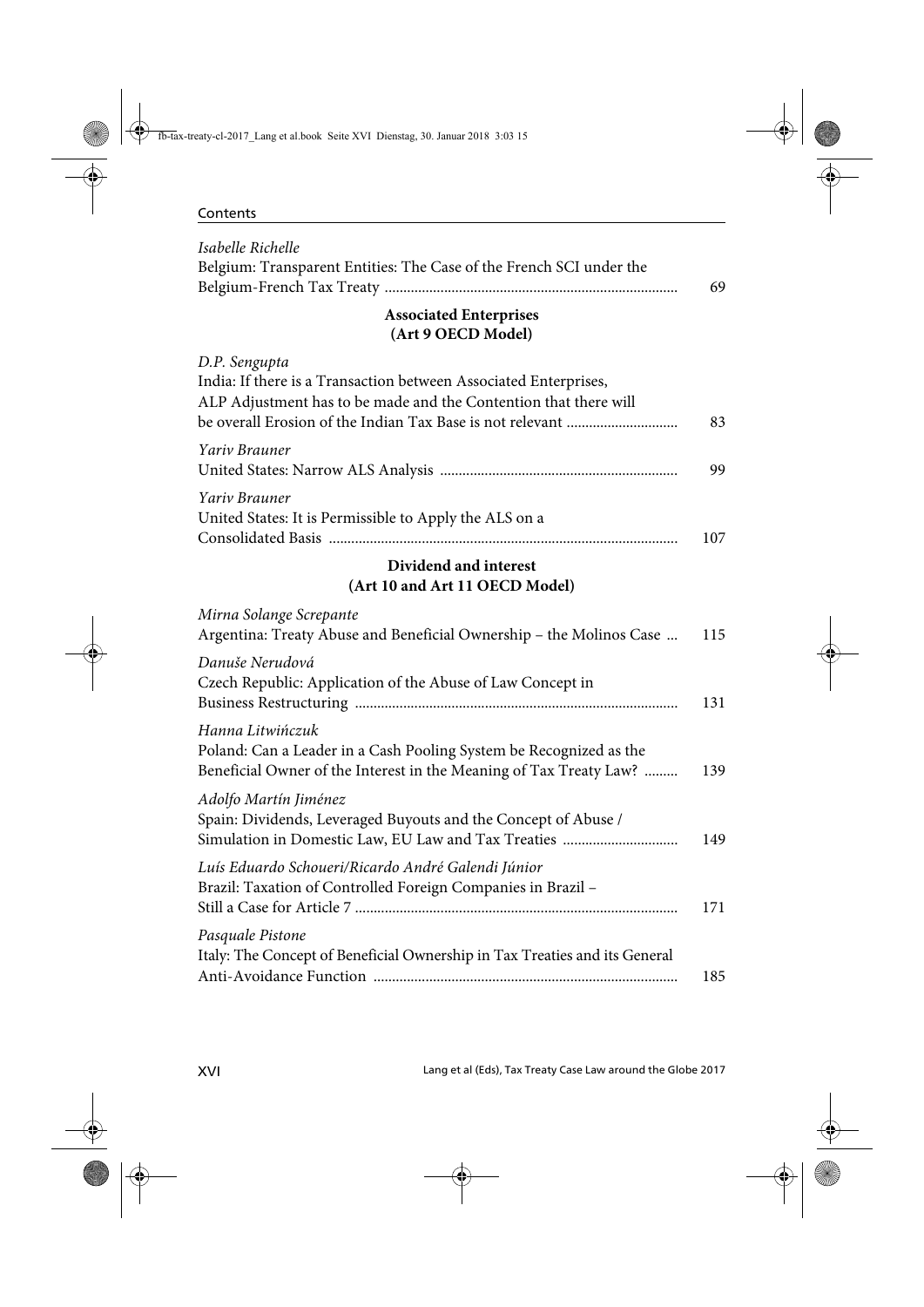## **Royalties and Capital Gains (Art 12 and 13 OECD Model)**

| Slavka Dimitrova Slavcheva                                                                             |     |
|--------------------------------------------------------------------------------------------------------|-----|
| Bulgaria: Procedural Requirements for Tax Treaty                                                       | 197 |
| Michael Dirkis<br>Australia: Limitations on applying the royalties Article in a digital era            | 209 |
| Tomas Balco/Xeniya Yeroshenko<br>Kazakhstan: Kazmunaiservices & Contracting Case on Technical Services | 221 |
| Helen Pahapill                                                                                         | 235 |
| Billur Yalti<br>Turkey: Characterization of Cost Contribution Agreement Fees                           | 247 |

## **Employment Income (Art 15, 18 and 19 OECD Model)**

| Na Li<br>China: Employment Income Received from Outside of China                                                                                                        | 261 |
|-------------------------------------------------------------------------------------------------------------------------------------------------------------------------|-----|
| Werner Haslehner<br>Luxembourg: Taxation of Flight Personnel in Triangular Situations and                                                                               | 271 |
| Philip Baker<br>United Kingdom: Do the Activities of an Employed North Sea Diver Fall                                                                                   | 279 |
| Eric C.C.M. Kemmeren<br>Netherlands: The Impact on Tax Treaties of a Legal Fiction included in                                                                          | 285 |
| Directors' fees, Artistes and Sportsmen, Students and Other Income,<br><b>Methods to Avoid Double Taxation</b><br>(Art 16, 17, 20, 21 and Art 23 OECD Model Convention) |     |
| Ana Paula Dourado                                                                                                                                                       | 315 |
| Bertil Wiman<br>Sweden: Taxation of Income from Entertainment and                                                                                                       | 325 |